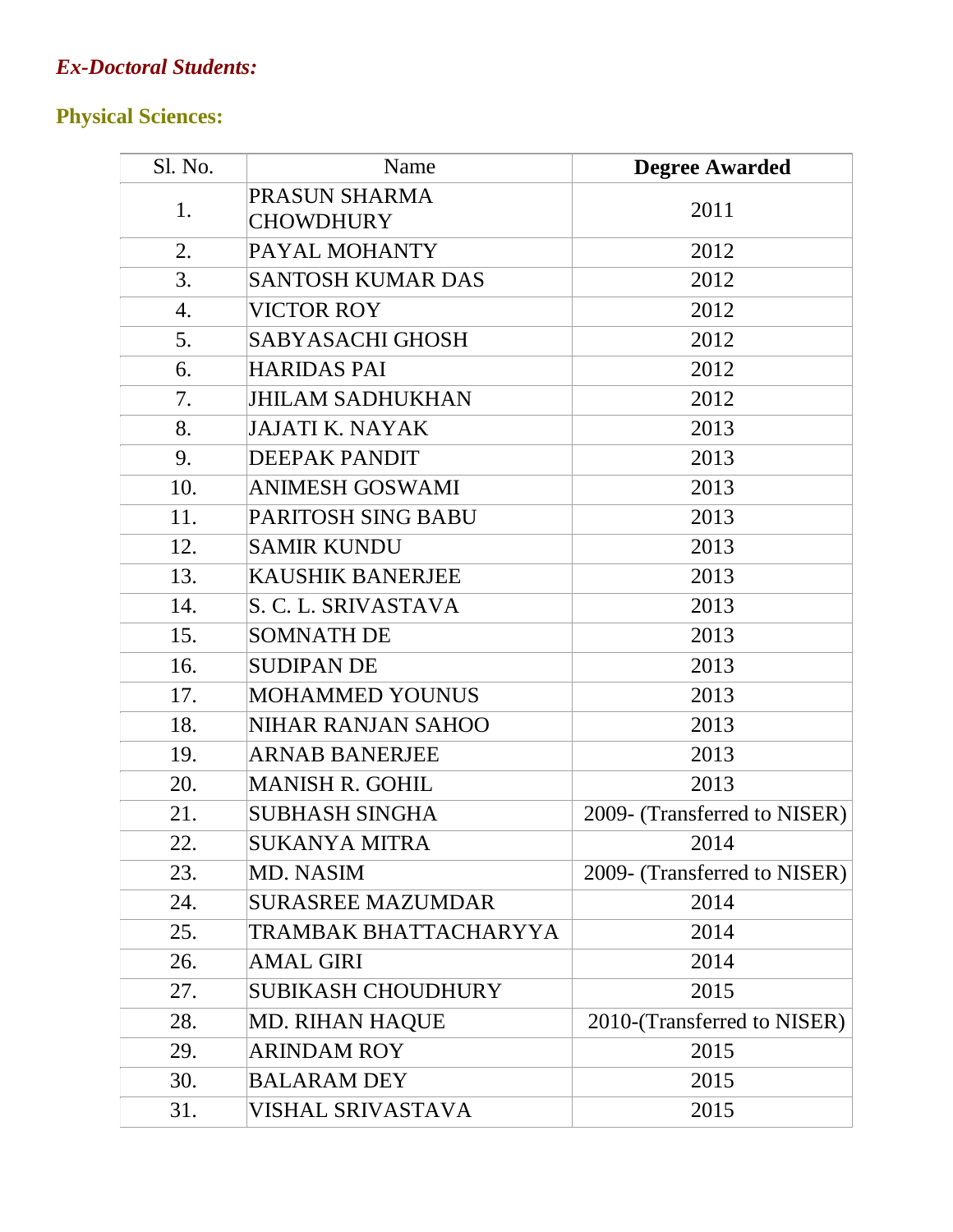| 32. | MAITREYEE MUKHERJEE             | 2015     |
|-----|---------------------------------|----------|
| 33. | <b>SUMIT BASU</b>               | 2015     |
| 34. | KOUSHIK CHAKRABORTY             | $2012 -$ |
| 35. | <b>SWAGATA MALLIK</b>           | 2016     |
| 36. | <b>TAPAN RANA</b>               | 2015     |
| 37. | <b>JEDIDIAH PRADHAN</b>         | 2016     |
| 38. | <b>UTTAM BHUNIA</b>             | 2016     |
| 39. | PRITHWISH TRIBEDI               | 2014     |
| 40. | PARTHA PRATIM BHADURI           | 2014     |
| 41. | <b>VIJAY IYER</b>               | $2013 -$ |
| 42. | <b>ABHISEK MISRA</b>            | $2009 -$ |
| 43. | <b>SANWAR MOLLA</b>             | $2010 -$ |
| 44. | PROVASH MALI                    | $2006 -$ |
| 45. | <b>MRITYUNJOY MAHATO</b>        | $2007 -$ |
| 46. | <b>DEBOJIT SARKAR</b>           | 2018     |
| 47. | <b>TANMOY ROY</b>               | 2017     |
| 48. | <b>SOMNATH KAR</b>              | 2017     |
| 49. | <b>ABDUL MANNAN</b>             | 2017     |
| 50. | MD. HASANUJJAMAN                | 2015     |
| 51. | <b>SUJOY CHATTERJEE</b>         | 2017     |
| 52. | <b>ARINDAM SIKDAR</b>           | 2017     |
| 53. | PRATAP ROY                      | 2017     |
| 54. | <b>DEBASIS MONDAL</b>           | 2018     |
| 55. | ARUNABHA SAHA                   | 2018     |
| 56. | <b>MD. ALI ASGAR</b>            | 2019     |
| 57. | <b>GOLAM SARWAR</b>             | 2019     |
| 58. | <b>HOMNATH LUITEL</b>           | 2019     |
| 59. | MR. ARGHYA<br><b>CHATTERJEE</b> | 2019     |
| 60. | <b>S.K. NOOR ALAM</b>           | 2019     |
| 61. | <b>ABHIRUP CHAUDHURI</b>        | 2019     |
| 62. | MR. PINGAL DASGUPTA             | 2019     |
| 63. | MR. RAJENDRA NATH PATRA         | 2019     |
| 64. | MR. DIPAK BHOWMIK               | 2019     |
| 65. | MR. SOMNATH                     | 2019     |
|     | <b>MUKHOPADHYAY</b>             |          |
| 66. | MR. ASHIK IKBAL SHEIKH          | 2019     |